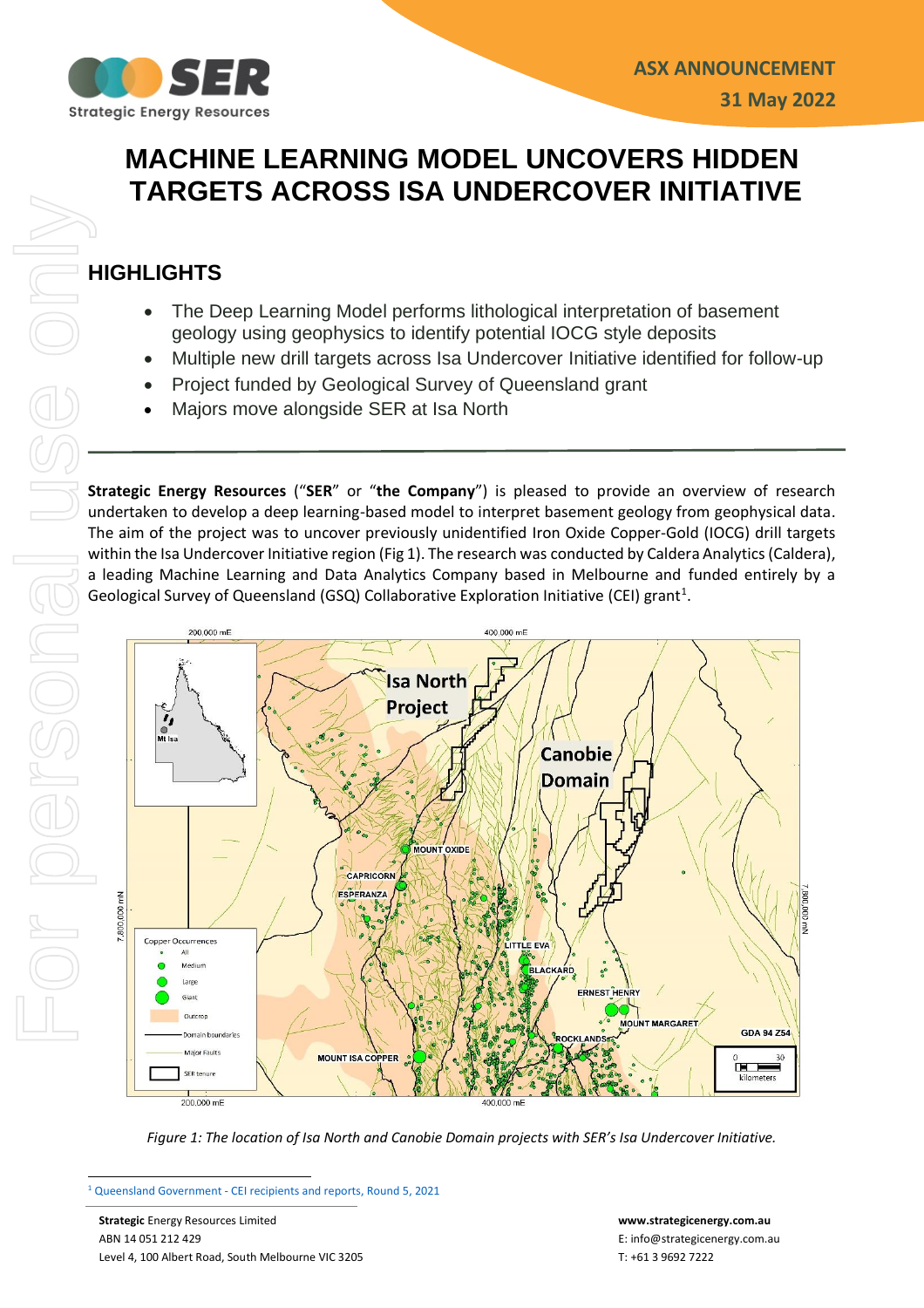

## **DEEP LEARNING MODEL PREDICTS KEY LITHOLOGY GROUPS CRITICAL TO THE IDENTIFICATION OF IOCG STYLE DEPOSITS**

The Isa North and Canobie projects are located along undercover extensions of known mineralised terrains, under significant amounts of younger sedimentary cover. As cover thickness increases and the number of nearby drill holes decreases, the uncertainty of geological interpretations at depth rapidly increases.

Caldera and SER designed and built a Machine Learning Model capable of classifying basement lithology based solely on ground gravity and aero-magnetic surveys. This Model has the potential to remove interpretational bias, quantify the uncertainty of an interpretation and ultimately be used to identify IOCG drill targets. This Model forms the basis of "live geological interpretation", whereby the Model can adapt and change as more data is acquired through geophysical data collection or drilling.

### **Geophysical Inputs**

The key geophysical inputs were gravity and magnetics. The Machine Learning Model incorporated the existing Infinite Slab Bouguer Anomaly grids, derived from the ground gravity surveys of Australia, and the Total Magnetic Intensity Reduced to Pole (TMI RTP) grids derived from the aero-magnetic surveys of Australia from the project areas and the wider Mt Isa Succession. After a comprehensive historical data compilation, 47,253 additional ground gravity surveys were added into the existing state-wide ground gravity database. Additional types of geophysics were considered as inputs but were ultimately excluded due to their lack of continuous coverage or lack of applicability to basement interpretation." The Isa North and Canoble projects are located along undercove<br>
under significant amounts of younger sedimentary cover. As correctantly of a<br>Scolicle at a mean to straight and built a Machine Learning Model<br>
Underset and S

### **Training Datasets**

The Machine Learning Model was then trained on known drill hole data that intersected basement or mapped geological units from the exposed basement of the Mt Isa Inlier. The North West Minerals Province Data-Driven Mineral Exploration and Geological Mapping project (Cole et al, 2020<sup>2</sup>) provided the main source of data along with company annual reports and training points derived from the mapped solid geology of the Mt Isa Inlier, where the basement is exposed at surface. Highly experienced geologists classified the training data into the lithological groups outlined below.

The input data was then used to train a Model to predict six key lithology groups, one of which was hydrothermal magnetite, a key element of magnetite IOCG deposits. The six groups were chosen based on a combination of geophysical constraints and the resources available for data quality assurance. The key lithology groups were identified as:

- 1. Felsic Intrusives Granites to granodiorites
- 2. Mafic Intrusives Diorites to ultramafics
- 3. Mafic Dykes Linear magnetic lithologies corresponding to dolerites
- 4. Other A composite group consisting of sedimentary, metamorphic and volcanic lithologies
- 5. Hydrothermal Magnetite Areas where high Fe geochemistry levels are present that are hydrothermal in origin, highly IOCG prospective
- 6. Metamorphic Magnetite

The performance of the Deep Learning Model was then subjected to rigorous validation testing before application to the Isa North and Canobie projects. The result is a series of new targets that are data-driven and bias-free and are accompanied with probabilistic outputs from the machine learning Model.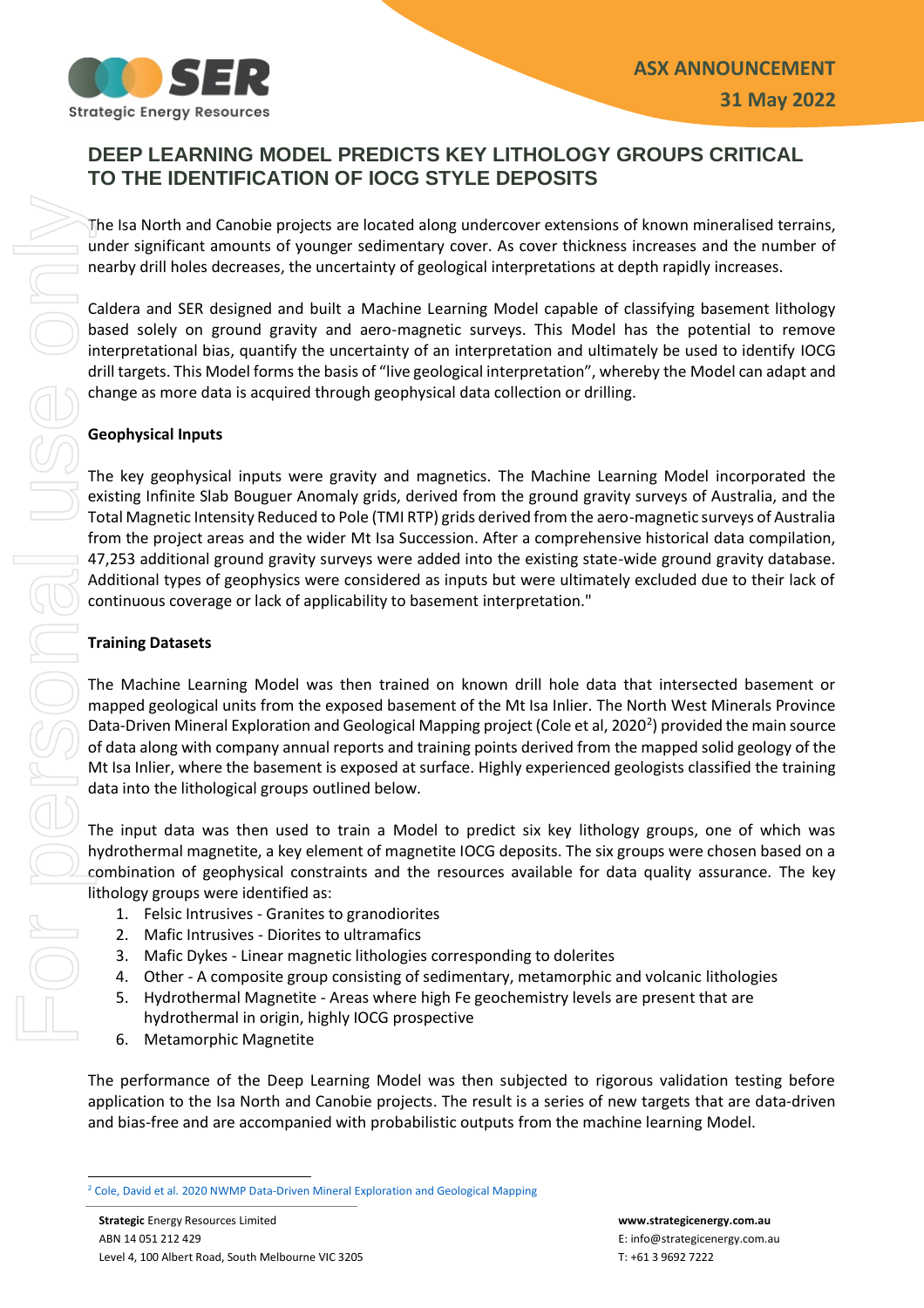

### **MACHINE LEARNING MODEL PREDICTS THE LOCATION OF MULTIPLE NEW DRILL TARGETS ACROSS THE ISA UNDERCOVER INITATIVE**

Machine learning targets were generated for the Canobie and Isa North project areas where the probability of hydrothermal magnetite was above 40%. These targets were then assessed in a qualitative fashion, based on the hydrothermal magnetite probability, uncertainty, and possible false positives (mafic intrusive and metamorphic magnetite). The images below indicate the location of the drill targets with the project areas (Fig. 2). Each target is accompanied by a probability value and measurement uncertainty which is not shown.



*Figure 2: Machine Learning (ML) generated drill targets over Magnetic Reduced to Pole images across the Isa North (IN) Canobie Domain (CD) project areas.* 

## **MAJORS MOVE ALONGSIDE SER AT ISA NORTH**

The Isa North Project was secured from Newcrest in May 2021. Since then, the project area has attracted the interest of two major mining companies with Rio Tinto (ASX:RIO) lodging a tenement application for ground to the immediate south of the Isa North Project area in October, meanwhile last week Fortescue Metals Group (ASX: FMG) applied for six exploration licences to the immediate west of Isa North (Fig. 3). SER's strategy of securing undercover extensions of known mineralised terrains continues to gain the attention of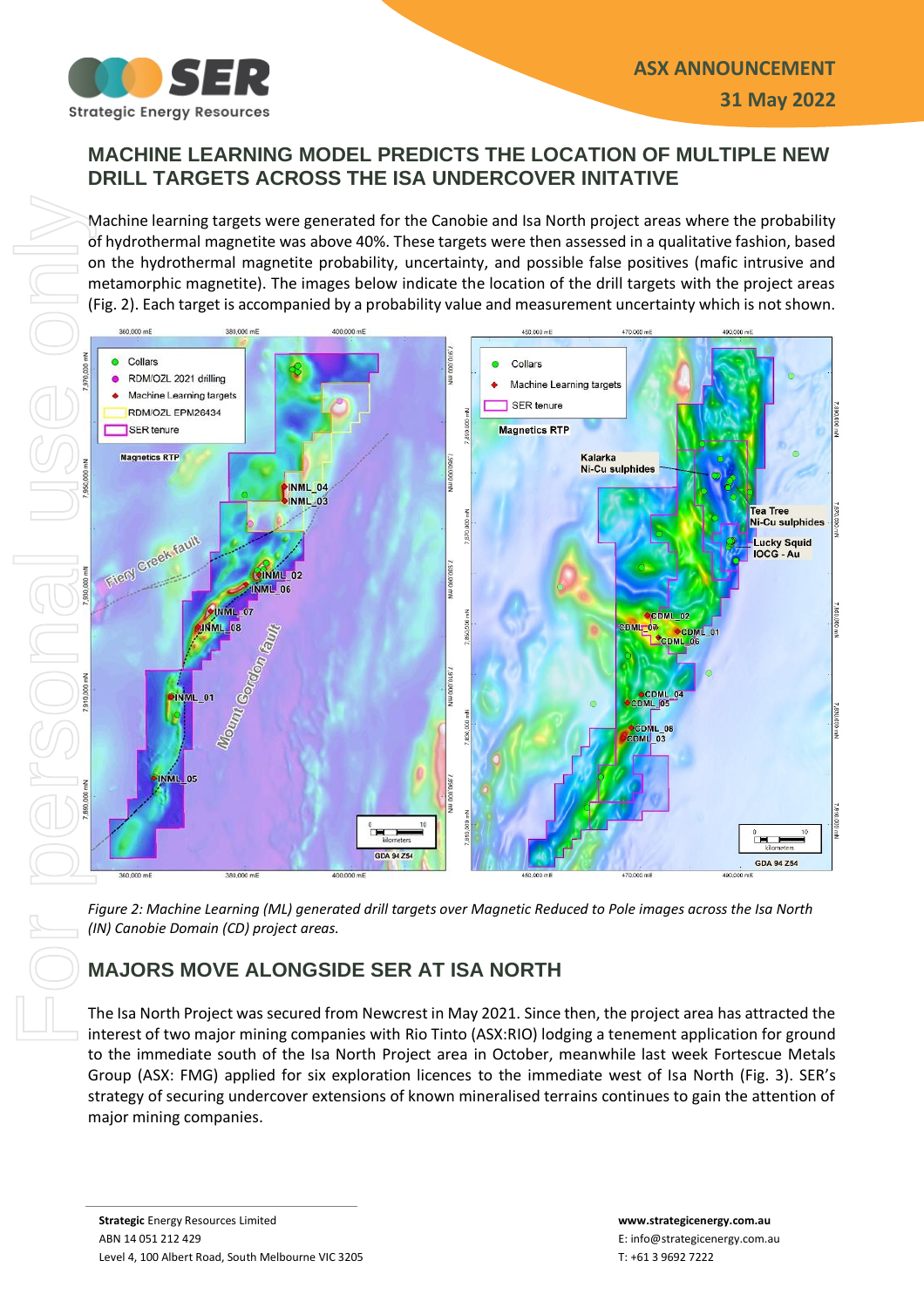



*Figure 3: The Isa North Project area indicating the recent exploration licence applications by Rio Tinto and Fortescue Metals Group.* 

## **SUMMARY**

This ground-breaking research has shown the potential of a Deep Learning Model to predict basement lithology using gravity and magnetic geophysics. The result for SER is several new targets, generated free from interpretational bias that are prospective for IOCG mineralisation. These targets will then be ranked alongside traditionally derived targets. The project has also generated highly ranked targets which are coincident with existing SER targets generated via traditional geoscientific methodologies which, once tested, will be used to validate the machine learning results. Furthermore, as additional geophysical data sets are collected, the Model will be re-run, providing revised geological interpretations across a region.

Strategic Energy Resources and Caldera Analytics would like to acknowledge the support of the Queensland